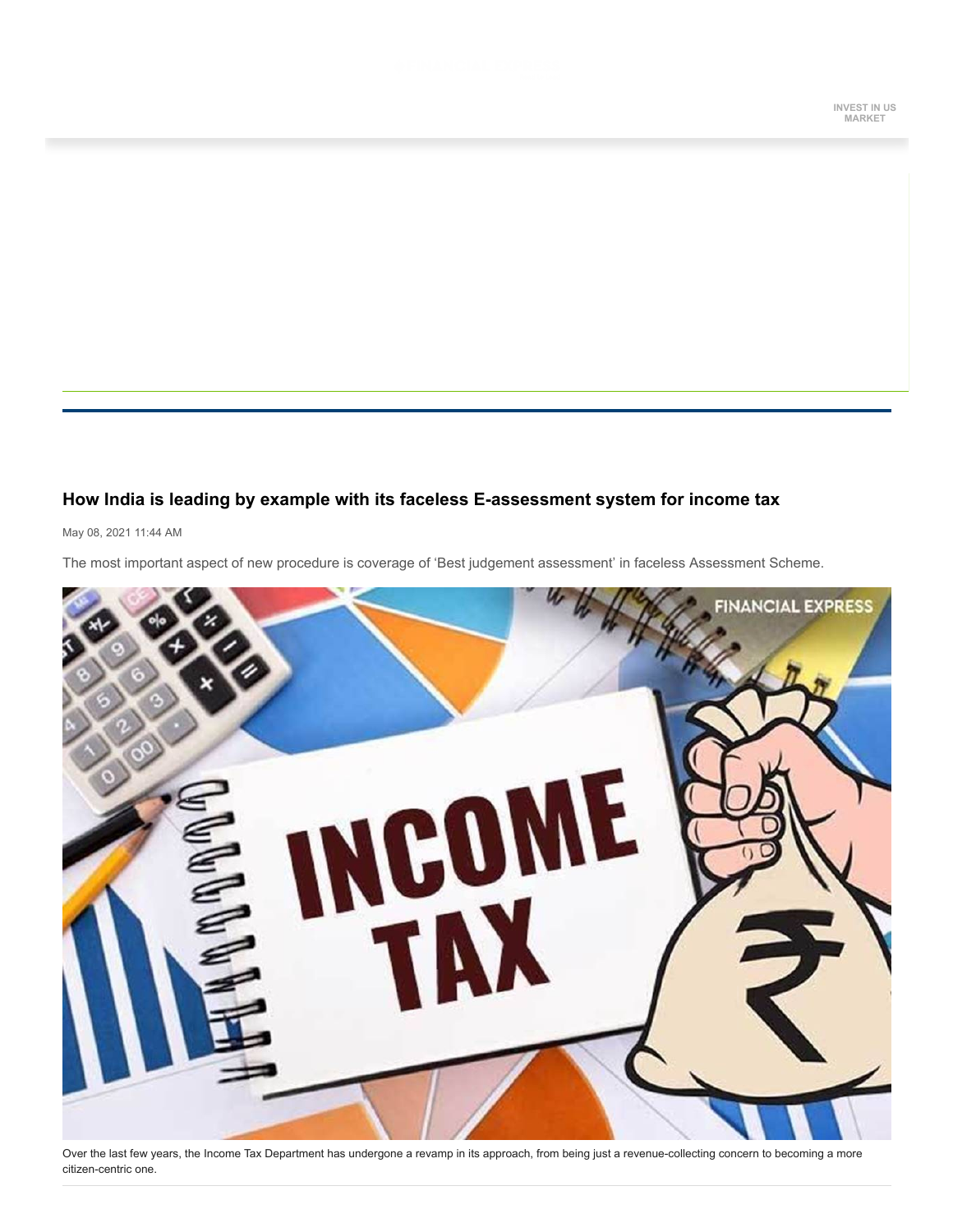Over the past few years, one of the key focus areas of the Union government reforming taxes initiating from GST as a great transformation in indirect taxes, waving towards Direct taxes in Assessment Procedure is by introducing a faceless e-assessment system for income tax. In fact, India is one of the few countries in the world to adopt such a system. E-assessment will bring an epitome shift in taxation by expelling the human touch in the tax assessment of the Income Tax system. Cases for scrutiny are transferred to assessment units in a random manner, using automated algorithms which are generated by computer. Then, notices are issued electronically by a Central Centre, the National e-Assessment Centre, without disclosing the identity of the assessment officer. The NeAC is the single point of faceless contact between the taxpayer and the I-T Department and follows a team-based approach.

## **RELATED NEWS**

[Your Queries – Income](https://www.financialexpress.com/money/income-tax/your-queries-income-tax-gains-from-share-trading-taxed-under-business-profit-file-itr-3-4/2245835/) Tax: Gains from share trading taxed under business profit, file ITR 3/4

Govt extends timelines for tax compliance, ITR [for FY20 can be filed till](https://www.financialexpress.com/money/income-tax/govt-extends-timelines-for-tax-compliance-itr-for-fy20-can-be-filed-till-may-31/2243642/) May 31

India's tax revenue [below potential by about](https://www.financialexpress.com/economy/indias-tax-revenue-below-potential-by-about-4-of-gdp-15th-finance-commission-chairman-nk-singh/2239130/) 4% of GDP: 15th Finance Commission Chairman NK Singh

In short, this scheme is a manner of conducting trials in an automated way that involves dynamic authority. This scheme removes the unwanted methods that appear when there is a chance for individual biases and subjective judgment. The anonymous nature of the method can discourage high-pitched assessments and result in objective, truthful and simply assessment orders, which may be finalised in a very short time. The ministry of finance has notified a revised Form 26AS, which has additional details on taxpayers' high-value financial transactions, like cash deposits/withdrawals and

property purchases undertaken during a financial year. This can facilitate validation of all offered data facilitating the seamless implementation of the primary section of the faceless assessment.

Under the new system, taxpayers won't be needed to go to territorial jurisdiction tax officers or the I-T Department on receiving tax scrutiny or assessment notices, preclusive the necessity for face-to-face interactions. This can bring an end to any doable harassment of honest taxpayers. The system is additionally expected to evoke a considerable increase in trust within the system by creating the method transparent and taxpayer-friendly. The theme is about to evoke a hassle- and harassment-free faceless assessment for the honest taxpayers and can foster some non-adversarial & contributive tax surroundings.

Broadly, The Central cell shall serve a notice on the assessee specifying the issues for selection of his case for assessment. In response to that notice, the assessee may file his response within 15 days from the date of receipt of notice. NeAC would assign cases to specific assessment units through an automated allocation system, thus involving dynamic authority. At any stage where a modification prejudicial to the taxpayer is proposed, NeAC shall give opportunity of being heard to the taxpayer to explain its perspective before the judgement conclusion. This could include representation through video conferencing. Once the assessment is completed, the Central cell will transfer all electronic records to the authorised tax officer for penalty imposition, prosecution proceedings, recovery of demand, etc.

The most important aspect of new procedure is coverage of 'Best judgement assessment' in faceless Assessment Scheme. Earlier, best judgement assessment in cases of non-cooperating taxpayers could be done only by jurisdiction AO. Territorial AOs might someday be aware of taxpayers and contact/Convince them to get together with tax authorities to punctually complete the assessment proceedings, particularly in cases wherever taxpayers would miss the notices unknowingly. Now, even in those cases, wherever payer doesn't abide by at intervals given timeframe, best judgement may be done beneath directions of NeAC, which can lead to adverse best judgement for taxpayers. Therefore it's better for the sake of taxpayers to punctually fit notices given during this scheme.